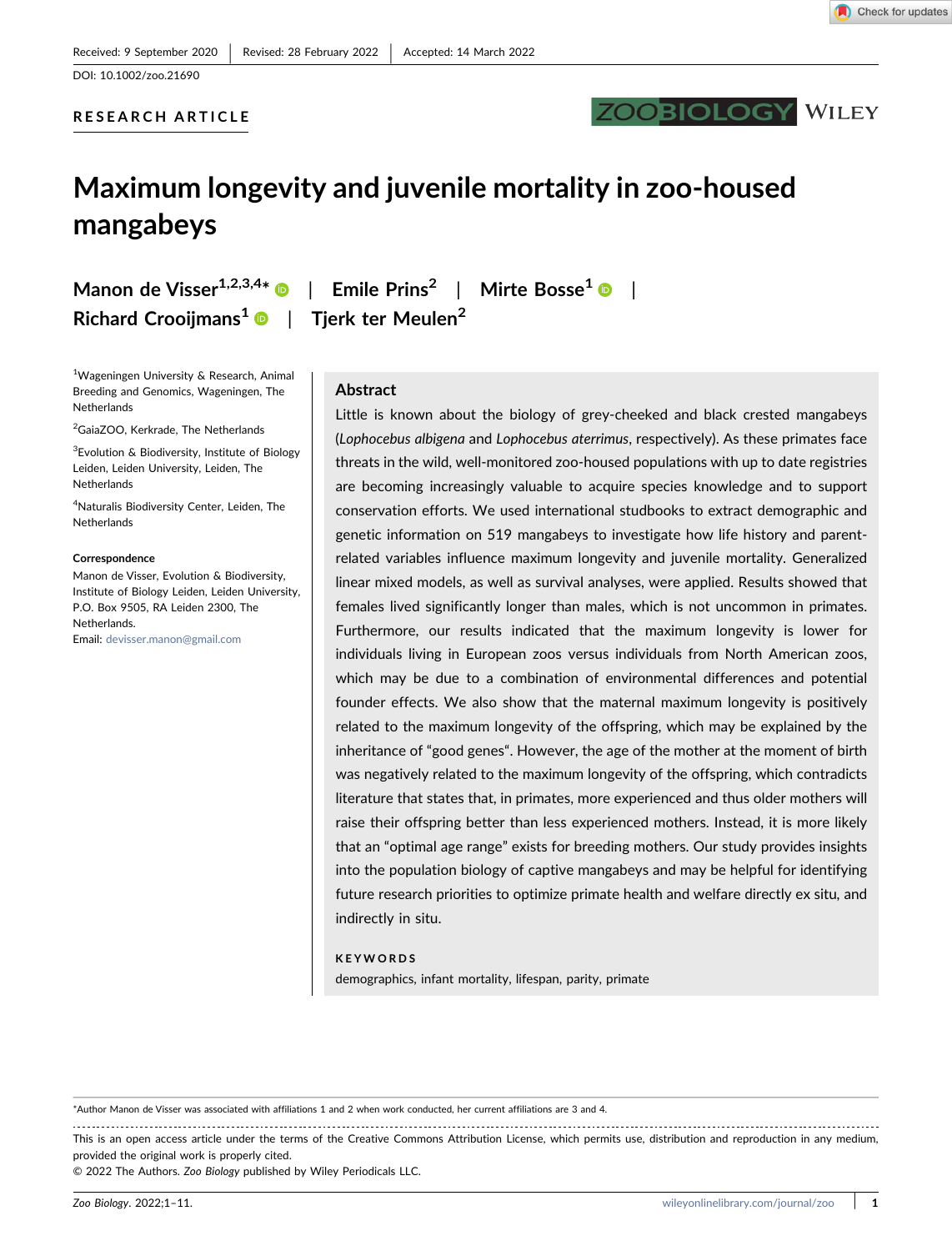## 1 | INTRODUCTION

Anthropogenic forces are the main reason many animal species are rapidly declining (Wagler, [2011](#page-10-0)). Zoo-housed populations are becoming increasingly important as zoos progressively support captive breeding and reintroduction programs for species conservation (Braverman, [2014;](#page-8-0) Conde et al., [2013;](#page-8-1) Frankham et al., [2004](#page-9-0)). Furthermore, the zoo industry has seen rapid improvements in the optimization of the health and welfare of the animals involved over the past few decades (Kagan et al., [2015](#page-9-1); Kawata, [2009](#page-9-2); Leus & Lacy, [2011](#page-9-3); Whitham & Wielebnowski, [2013](#page-10-1)). To provide the best possible care and housing, it is desired to know as much as possible about the natural population dynamics and the biology of the species in question. Unfortunately, for many animal species, this type of information is currently still limited and it would require long‐term field studies to obtain it. When such studies are lacking, or difficult to establish and pursue, records from animals housed in zoos provide an alternative (Conde et al., [2019](#page-8-2); Princée, [2016](#page-10-2)).

The black crested mangabey (Lophocebus aterrimus) and the grey‐ cheeked mangabey (Lophocebus albigena) are examples of primate species with a relatively low amount of documented field studies in wild populations, but with good quality studbook data available on captive populations. The studbooks of these mangabey species have been managed by zoos for over five decades. Studbooks are digital databases with records that cover the pedigree and life history information of zoo populations (Frankham et al., [2004](#page-9-0); The Zoological Society of London, [2016](#page-10-3)). Besides genetic information, data on demographic parameters, such as births and deaths, can be obtained from zoological studbooks (Frankham et al., [2004;](#page-9-0) Leus & Lacy, [2009\)](#page-9-4).

The two species under study are considered closely related and they occur naturally in Central Africa, where the black crested mangabey is known to live south of, and the grey‐cheeked mangabey north of, the Congo River (Burrell et al., [2009;](#page-8-3) Gautier-Hion et al., [1999](#page-9-5); Patel, [2005](#page-9-6); Singleton, [2009;](#page-10-4) Tosi et al., [2003](#page-10-5)). For both species continuing population declines are currently recognized as a result of illegal hunting and habitat loss (Gautier‐Hion et al., [1999](#page-9-5)). Since the global reassessments of 2017 both species are considered "Vulnerable" by the IUCN Red List of Threatened Species with ongoing, rapid population declines (Maisels, Hart, & Laudisoit, [2020](#page-9-7);).

The decrease in numbers is alarming. Firstly, these species are mostly frugivorous and are therefore identified as important small‐ bodied seed dispersers within their habitat (Babweteera & Brown, [2010](#page-8-4); Beaune et al., [2013;](#page-8-5) Gautier‐Hion & Maisels, [1994](#page-9-8); Horn, [1987](#page-9-9); McGraw, [1994](#page-9-10); Poulsen et al., [2001;](#page-10-6) Shah, [2003](#page-10-7); Trolliet et al., [2016](#page-10-8)). Secondly, as relatively large‐bodied mammals are quickly hunted out and the remaining "empty forests" are subjected to intensifying logging practices, hunters shift the focus of their poaching activities towards medium‐ and small‐bodied animals as a result of "supply and demand" (Maisels, Hart, & Laudisoit, [2020](#page-9-7); Maisels, Hart & Olupot, & Oates, [2020\)](#page-9-11). This means that any further decline of these primates also indirectly creates higher risks for other animals that inhabit the same areas, and for the forests themselves.

There is a need to study and protect these primates. By saving the mangabeys from extinction, eco-tourism and thereby local communities would benefit (Wich & Marshall, [2016](#page-10-9)). The conservation of these species may also promote the conservation of other taxa, by functioning as inadvertent flagship species. This is because humans identify themselves the most with animals that are the most similar to them, which increases their urges to help and safeguard nature (Chan, [2012;](#page-8-6) Meyers Jr et al., [2009;](#page-9-12) Wich & Marshall, [2016\)](#page-10-9). Furthermore, any knowledge acquired on mangabey biology can ultimately be of relevance in the context of human health in and it also provides insights into overall primate evolution (Wich & Marshall, [2016\)](#page-10-9). Lastly, to comply with animal welfare standards that are nowadays commonplace in modern zoos, research toward "environment‐based" and "animal‐based" factors that may influence the health of captive animals is officially required. The importance of understanding the overall biology of zoo‐housed animals should not be underestimated (EAZA, [2021](#page-9-13)).

The aim of this study is to investigate the effects of life history variables and parental variables on the maximum longevity and on juvenile mortality rates in captive populations of grey‐cheeked and black crested mangabeys. We focus on maximum longevity, because it is an often used welfare and health‐related indicator that is also easy to measure, as it requires merely a birth and death date (Broom, [1991](#page-8-7); Veasey, [2017\)](#page-10-10). Juvenile mortality rates are analyzed as well, but separately, as it is known that primates in captivity lose relatively many premature births compared to other animal groups (Kohler et al., [2006;](#page-9-14) Young & Heard‐Booth, [2016\)](#page-10-11). This is because various life history and environmental factors can influence both the breeding success of captive primate mothers, as well as the survival chances among infants and juveniles (Debyser, [1995;](#page-8-8) Levallois & De Marigny, [2015](#page-9-15); Saiyed et al., [2018](#page-10-12); Schwitzer & Kaumanns, [2009](#page-10-13)).

To the best of our knowledge, our study provides a first insight into the demography of zoo-housed Lophocebus mangabeys from European and North American zoo populations. By investigating the international studbooks (ISBs), we can shed the first light on the overall population health and biology. This will help optimize current management practices of these, and perhaps also other, primate species kept within the zoo community and may ultimately support in situ nature management as well.

### 2 | MATERIALS AND METHODS

#### 2.1 | Studbook data extraction

Data were extracted from the International Studbooks of the black crested mangabey (version May 2017) and the grey‐cheeked mangabey (version April 2017), which are coordinated by GaiaZOO, the Netherlands. These studbook versions were most recently validated for scientific use at the same moment in time. The ISBs contain all available data of animals that are, or were once, held by: (1) member institutions of the Association of Zoos and Aquariums (AZA); (2) member institutions of the European Association of Zoos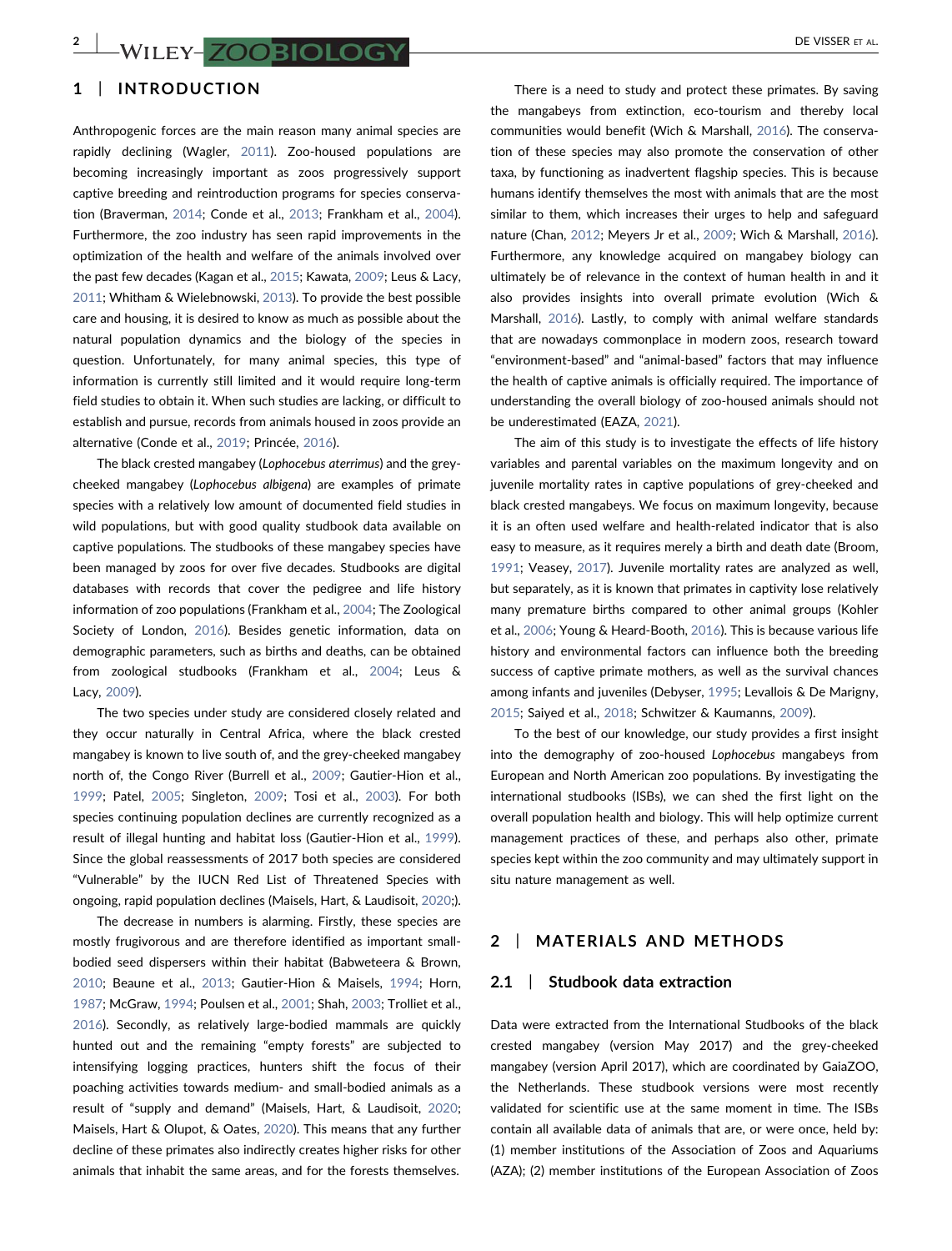and Aquaria (EAZA); or (3) nonaccredited zoos that collaborated with either AZA, EAZA, or both associations.

Our focus lies on the entire historic and current population. This means we maximized the demographic export window and used all the information from the first records until the last updates recorded in spring 2017. The first recorded, estimated birth date of a wild‐ caught individual black crested mangabey stemmed from the year 1934. For the grey‐cheeked mangabey, this was 1953. According to anecdotal evidence, it was mostly the infants and juveniles that were considered suitable for trade, and thus for the establishment of captive populations, in the zoo community in the past. The age of wild-caught animals was believed to be estimated shortly after capture and was based on, inter alia, body size. In the records, birth dates were generally set to the first day of the estimated birth year. Over more recent decades, modern zoos generally have not taken in wild‐born individuals, as efforts are now focused on conserving wild populations and reintroducing wild‐caught individuals into their native habitat as much as possible. Thus, birth date estimations apply primarily to historic population data.

We investigated the data on genus level (Lophocebus), rather than species level, after we checked whether measures of maximum longevity were indeed comparable. We then combined black crested and grey‐cheeked mangabey data, assuming similar trends in biology and demography due to the close relatedness of the two species. By making this choice, we maximized our sample size and thus the power of our study. Studbook variables (Table [1\)](#page-3-0) were extracted from Species360 software SPARKS Version 1.66 exported reports (Scobie & Bingaman Lackey, [1997;](#page-10-14) Scobie & Flesness, [1989\)](#page-10-15). In addition, the software program PMx Version 1.4.3 (Lacy et al., [2012\)](#page-9-16) was used to calculate genetic variables directly from the pedigrees, such as the inbreeding coefficient (F‐adjusted).

In our study, we use the age of three as a clear threshold for deceasing as a youngster (="juvenile mortality") versus deceasing as an adult. The period between being born and reaching the age of three comprises of different life stages, ranging from infant, to juvenile to (pre‐)puberal, but not yet fertile. We categorized juvenile mortality into three distinct classes: death within one day (including miscarriages), death within the first year, or death within three years. The first year is considered the most critical in terms of survival, as mangabeys start weaning after two months and become increasingly independent of the mother when the age of one is reached (Abelló et al., [2018](#page-8-9)).

We always took into account whether individuals were still alive according to the studbook, or whether they had indeed deceased. The cause of death, or whether euthanasia was performed, was unfortunately inconsistently documented in the studbooks. In addition, incidents such as accidents or deadly fights may have occurred, but they are considered rare. Our study is thus based on the assumption that overall, in adult individuals, deaths occurred due to poor health or old age (including the cases that required euthanasia). The usage of contraceptives was also not taken into account in the analyses that included paternal information, as this was not documented in detail and is also strongly time‐dependent.

#### 2.2 | Data preparation and analysis

To figure out which independent variables had an effect on maximum longevity or on juvenile mortality, we applied survival analyses (SA, both Kaplan‐Meier and Cox Regression) and built generalized linear mixed models (GLMMs) using IBM SPSS v.22.0 (IBM Corp, [2013\)](#page-9-17). Survival analyses are highly useful because they can incorporate information of both deceased as well as alive individuals by analyzing the occurrence of "events" (in our case, this "event" is the recorded moment of death). GLMMs are relatively flexible and these types of models allow for the investigation of a target with non‐normal distribution, provide the application of a suitable link function, can handle missing data, and can include random effects (Bolker et al., [2009](#page-8-10)). The variables investigated in the study are summarized in Table [1](#page-3-0) and a more elaborate version of this table is provided in Table SI.

With the Kaplan–Meier survival analyses we calculated cumulative survival curves to compare maximum longevity in adults between the sexes, between birth continents ("region born"), and between the continents where the animal had lived at for most of their lives ("region familiar"). Animals that originated from Africa were, in our case, by definition born in the wild.

The influence of parental parameters on maximum longevity in adults was explored using a GLMM (Model A). Another GLMM focused on juvenile mortality (Model B) and included both parental information as well as life history traits. The models were based on a robust estimation of covariance to handle any possible violations of model assumptions. By comparing the Akaike Information Criterion (AIC) scores between different models and by using a backward, step‐ wise elimination method, minimum adequate models (MAMs) were built originating from full models (FMs).

In Model A, only adult animals (i.e., individuals that reached an age of three years and older) were considered for input. We include both deceased and alive individuals and corrected for this "vital status" of the animals by introducing the random factor "dead‐lost‐ alive" (Table [1](#page-3-0)). The identity of the mother and, if known, the identity of the father, was corrected for as well by including them as random factors, as some individuals shared either one or both parents, for instance. For maternal as well as paternal information, the following variables were included in the FM, with main and two-way effects: "mother age at offspring birth", "rearing type mother", "maternal maximum longevity", "mother parity" (being either primi‐, or multiparous) and "father age at offspring birth", in case the latter was known. Paternal information was generally more limited and thus we decided to not further risk a reduced sample size based on this scarce information. Cox Regression models were additionally used to predict the maximum longevity based on the combined effects of the maternal maximum longevity and the age of the mother at offspring birth.

In Model B, only deceased animals belonging to either one of the three infant age classes were included. Again, the mother's and, if known, the father's identities were included as random factors. Also, we included "region born" as a random factor here to correct for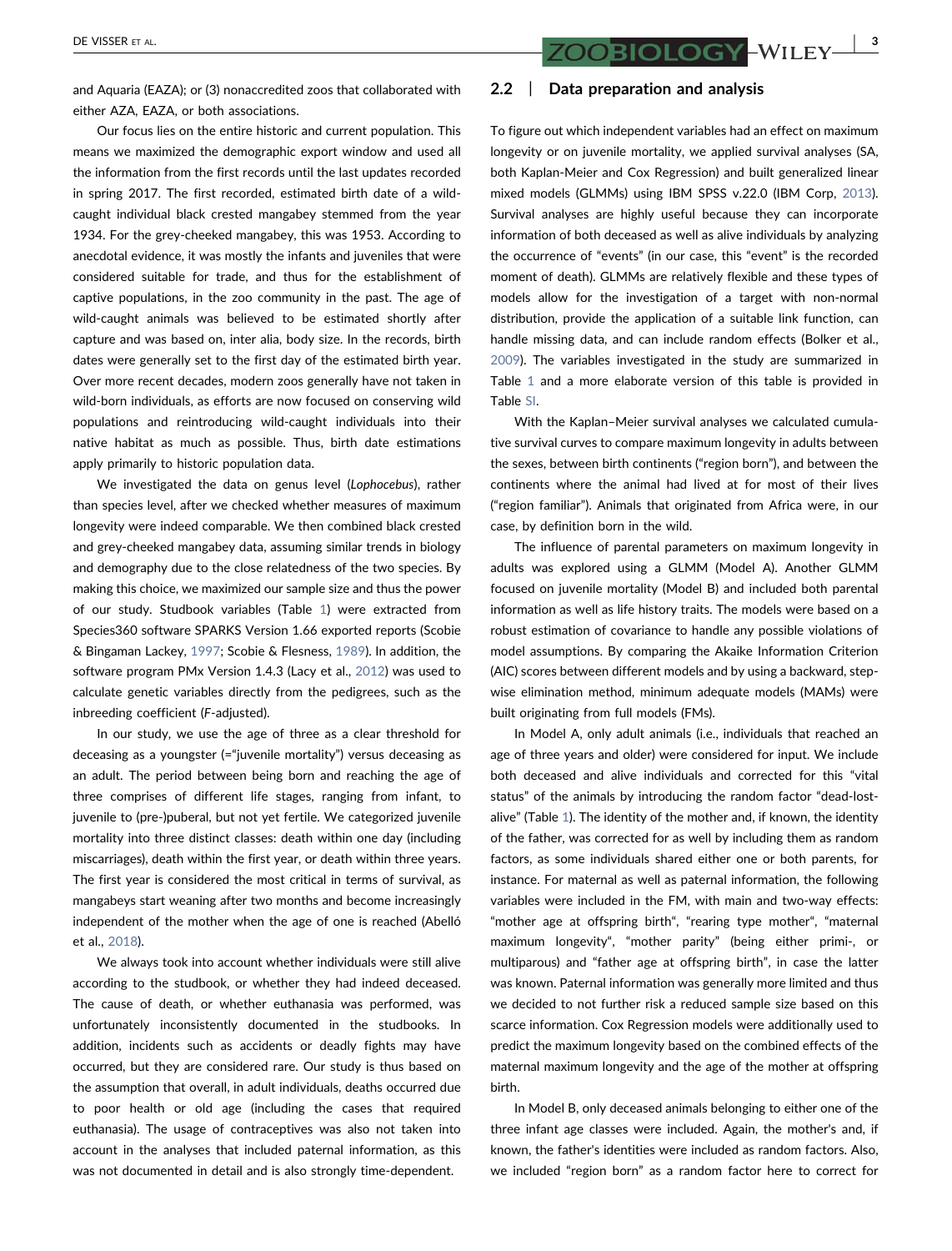# A WILEY-ZOOBIOLOGY DE VISSER ET AL.

| Variable                         | <b>Definition</b>                                                                                                                                                         |
|----------------------------------|---------------------------------------------------------------------------------------------------------------------------------------------------------------------------|
| Dependent variables              |                                                                                                                                                                           |
| Maximum longevity                | Maximum age in days (until death).                                                                                                                                        |
| Juvenile mortality               | Death under certain infant age thresholds (1 day, 1 year, or 3 years).                                                                                                    |
| Independent variables            |                                                                                                                                                                           |
| Dead-lost-alive                  | The status of the animal ("dead", "lost to follow up (LTF)", or "alive").                                                                                                 |
| Sex                              | The sex of the according individual (male, female, or unknown).                                                                                                           |
| Birth type                       | Whether the animal was captured, or born in a zoo.                                                                                                                        |
| Rearing                          | The way the individual was reared as an infant (parent-reared vs.<br>otherwise).                                                                                          |
| Inbreeding                       | The inbreeding coefficient per individual (F-adjusted as calculated<br>by PMx).                                                                                           |
| Father ID                        | The identity of the father.                                                                                                                                               |
| Father age at<br>offspring birth | Age of the father when the individual was born in days.                                                                                                                   |
| Mother ID                        | The identity of the mother.                                                                                                                                               |
| Mother age at<br>offspring birth | Age of the mother when the individual was born in days.                                                                                                                   |
| Mother parity                    | Whether the mother has had offspring before (either recorded as<br>being primi- vs. multiparous, or as an exact number of previous<br>offspring, depending on the model). |
| Maternal maximum<br>longevity    | Maximum age of the mother in days (until death).                                                                                                                          |
| Rearing type mother              | The way the mother of the individual was reared (parent-reared vs.<br>otherwise).                                                                                         |
| Region born                      | The region/continent in which the animal was born (Europe, North<br>America, or Africa).                                                                                  |
| Region familiar                  | The region/continent the animal has lived in for the most time of its<br>life (Europe, North America, or Africa).                                                         |
| Zoo born                         | The zoo in which the animal was born.                                                                                                                                     |
| Zoo familiar                     | The zoo in which the animal has lived for the most part of its life.                                                                                                      |

Note: A definition is given per variable. If the data were unavailable or unknown for certain individuals, no data were entered. Further explanations regarding these definitions and/or the extraction methods, as well as more information on descriptive statistics, can be found in Table SI.

young animals being wild‐caught or not, as well as to correct for any continental differences. We were more interested in other variables for this model, and thus included in the FM the following factors with main effects: "sex", "inbred", "zoo born", "mother age at offspring birth", "maternal maximum longevity", "mother parity" (in this case, the recorded number of previous offspring), and "father age at offspring birth", in case the latter was known.

A Gamma distribution and log‐link function were applied for Model A. Because of the ordinality of the target variable, a Multinomial logistic regression with cumulative logit function was applied in Model B. Before building the models and deciding which variables to include, we checked the degree of multi‐collinearity between explanatory variables and avoided the uptake of variables that correlated significantly. We used the Variance Inflation Factor (VIF) value of 10, which indicates a high correlation, as a strict threshold for FMs (Alin, [2010](#page-8-11); Eisenlohr, [2014;](#page-9-18) Olivia & Ilie, [2013\)](#page-9-19). However, we made sure that the final MAMs only included variables that showed VIF values of a more conservative threshold of 2.5.

# 3 | RESULTS

Including both the current and the historic populations, the total number of individuals of black crested mangabeys equaled 363 (178 males, 167 females, and 18 of unidentified sex) and the total number of grey-cheeked mangabeys was 156 (71 males, 74 females, and 11 of unidentified sex). Overall, the recorded animals had together been associated with over 97 different institutions over time, which were

<span id="page-3-0"></span>TABLE 1 Overview of all the variables that are investigated in the generalized linear mixed models (GLMMs)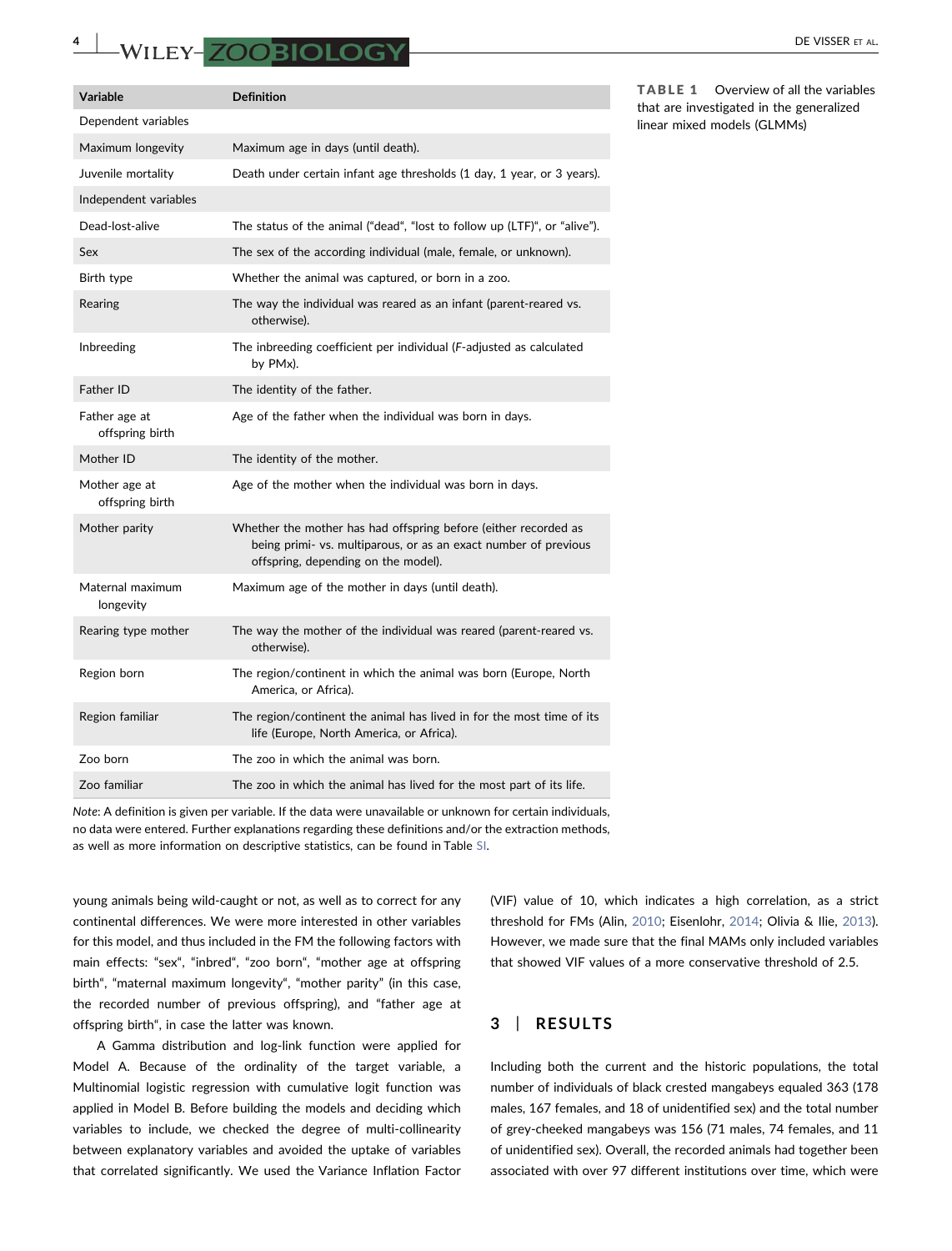almost exclusively located in either North America or Europe. Out of these 97 institutions, 29 held either one or two of the study species at the time the ISBs used for the analyses were last updated. In total, the dataset thus comprised of information on 519 individual mangabeys. Out of those, 98 were still alive when this study was performed. Of the rest, 352 deaths were recorded and the remaining 69 animals were "lost to follow up", meaning that no death date is known.

Before any downstream analyses were conducted, we checked whether the maximum longevity observed in black crested and grey‐ cheeked mangabeys was indeed comparable (excluding cases of juvenile mortality). We found no significant difference in the maximum longevity of both species (Mann–Whitney U, L. aterrimus  $n = 145$ , L. albigena  $n = 55$ ,  $p = .760$ , see Figure SI). L. aterrimus showed a mean maximum longevity of 5636.8d (which is roughly 15.4 y, SE = 255.9d) with a median of 5195.0d ( $\approx$ 14.2 y). L. albigena showed a mean maximum longevity of 5766.5d (≈15.8 y, SE = 429.5d) and a median of 5890.0d (≈16.1 y).

When all categories of juvenile mortality were, however, included in this species comparison, a significant difference was found (Mann–Whitney U, L. aterrimus n = 225, L. albigena n = 127,  $p = 0.005$ ), with L. aterrimus having a mean maximum longevity of 3,667.9d (≈10.0 y, SE = 242.0d) and median of 2,813.0d (≈7.7 y), compared to L. albigena with a mean of  $2549.0d$  (≈7.0 y, SE = 311.8d) and median of 197.0d (≈0.5 y). For the L. albigena dataset this was based on 74 juvenile mortality cases out of a total of 127 deaths, which equals 58.3%. For the L. aterrimus dataset this number was slightly lower with 96 juvenile mortality cases out of a total of 225 cases, equaling 42.7%. Thus, the maximum longevity of adults and juvenile mortality rates in infants were studied separately throughout the study.

For the downstream analyses, we let the program SPSS decide whether cases would be considered for processing in a certain model or not. This depended mostly on missing data, however, we aimed to include as many individuals as possible within all analyses. The results of the MAMs are provided in Table SII and are described below, together with the survival analyses results.

# 3.1 | Survival analyses and the impact of the individual life history

We decided to investigate the effects of life history variables, such as "sex", "birth type", "region born", and "region familiar", on the maximum longevity by performing Kaplan‐Meier survival analyses. We excluded juvenile mortality cases. The effect of sex was investigated for all animals with a recorded sex (male:  $n = 206$ , female:  $n = 216$ ). Cumulative survival appeared to be generally higher for females than for males (Kaplan–Meier, log-rank:  $\chi^2$  = 7.184, df=1, p = .007, Breslow:  $\chi^2$  = 8.436,  $df=1$ ,  $p = .004$ ), with males having a mean maximum longevity of 4253.9d (≈11.7 y, SE = 302.7d) and a median of 3011.0d (≈8.2 y, SE = 497.0d) as opposed to females with a mean of 5599.4d (≈15.3 y, SE = 336.8d) and a median of 5292.0d (≈14.5 y, SE = 496.5d).

 $\overline{\text{ZOOBIOLOGV}}$  – WILEY  $\overline{\text{UV}}$ 

When focusing on birth type, a sample of  $n = 254$  individuals was considered (of which 67 were wild‐born and 187 were zoo‐born). We found no significant difference in maximum longevity of wild‐born versus zoo-born mangabeys (Kaplan–Meier, log-rank:  $\chi^2$  = 2.651,  $df=1$ ,  $p = .103$ ). The test on birth region ("region born") revealed a significant difference in cumulative survival between the three birth regions (Figure [1A,](#page-5-0) Kaplan–Meier, log-rank:  $\chi^2$  = 19.410, df=2,  $p < .001$ ), Europe (European zoos,  $n = 145$ , mean estimate = 6209.7d ≈ 17.0 y, with a median of 5736.0d ≈ 15.7 y), North America (North American zoos,  $n = 23$ , mean estimate = 10,307.0d  $\approx 28.2$  y, with a median of 11,414.0d  $\approx$  31.3 y), and Africa (wild habitat,  $n = 69$ , mean estimate = 8192.2d ≈ 22.4 y, with a median of 7884.0d ≈ 21.6 y). Furthermore, when focusing on "region familiar", we also found a significant difference in cumulative survival of animals that lived most of their lives in European zoos ( $n = 224$ , mean estimate = 6526.6d ≈ 17.9 y, with a median of 6082.0d ≈ 16.7 y) versus North American zoos (n = 52, mean estimate =  $9852.6d \approx 30.0$ y, median=10,991.0d ≈ 30.1 y) (Figure [1B](#page-5-0), Kaplan–Meier, log-rank:  $\chi^2$  = 18.114, df=1, p < .001).

# 3.2 | The influence of parental factors on maximum longevity and juvenile mortality

The MAM of Model A (VIF factors < 1.3) was based on 167 cases that could be considered for processing. In this model, we found significant main effects of "maternal maximum longevity" (F = 21.249,  $p < .001$ ) and "mother age at offspring birth" ( $F = 47.811$ ,  $p < .001$ ). Within the MAM, the maternal maximum longevity positively influenced the maximum longevity of the offspring, whereas the age of the mother at the moment an individual offspring was born negatively influenced the maximum longevity of said offspring (Figure [2](#page-6-0); Table SII). We found no significant effect of the rearing type of the mother on the maximum longevity of offspring; however, the number of animals reared in a way other than by their own parent was low in our dataset (19 animals in total, of which only six became mothers). We also discovered no significant effect of the paternal maximum longevity on the maximum longevity of the offspring.

As in Model A, both deceased and alive individuals were included in the Cox Regression analyses, but only in case the mother had already deceased (because here we were unable to correct for the vital status of the mother). In total 127 cases were included, with a significant interaction effect (Cox Regression:  $\chi^2$  = 6.741,  $df = 1$ ,  $p = .009$ ) between the maternal maximum longevity and the age of the mother at offspring birth when this interaction effect was investigated separately. We discovered no significant effects in a combined model that included both the main factors and the interaction factor, nor did we find significant main effects in separate models including only one, or both, of the main factors. These results are partially in line with the findings of Model A, although Model A brought forward significant main effects, whereas the Cox Regression models showed a significant crossover interaction.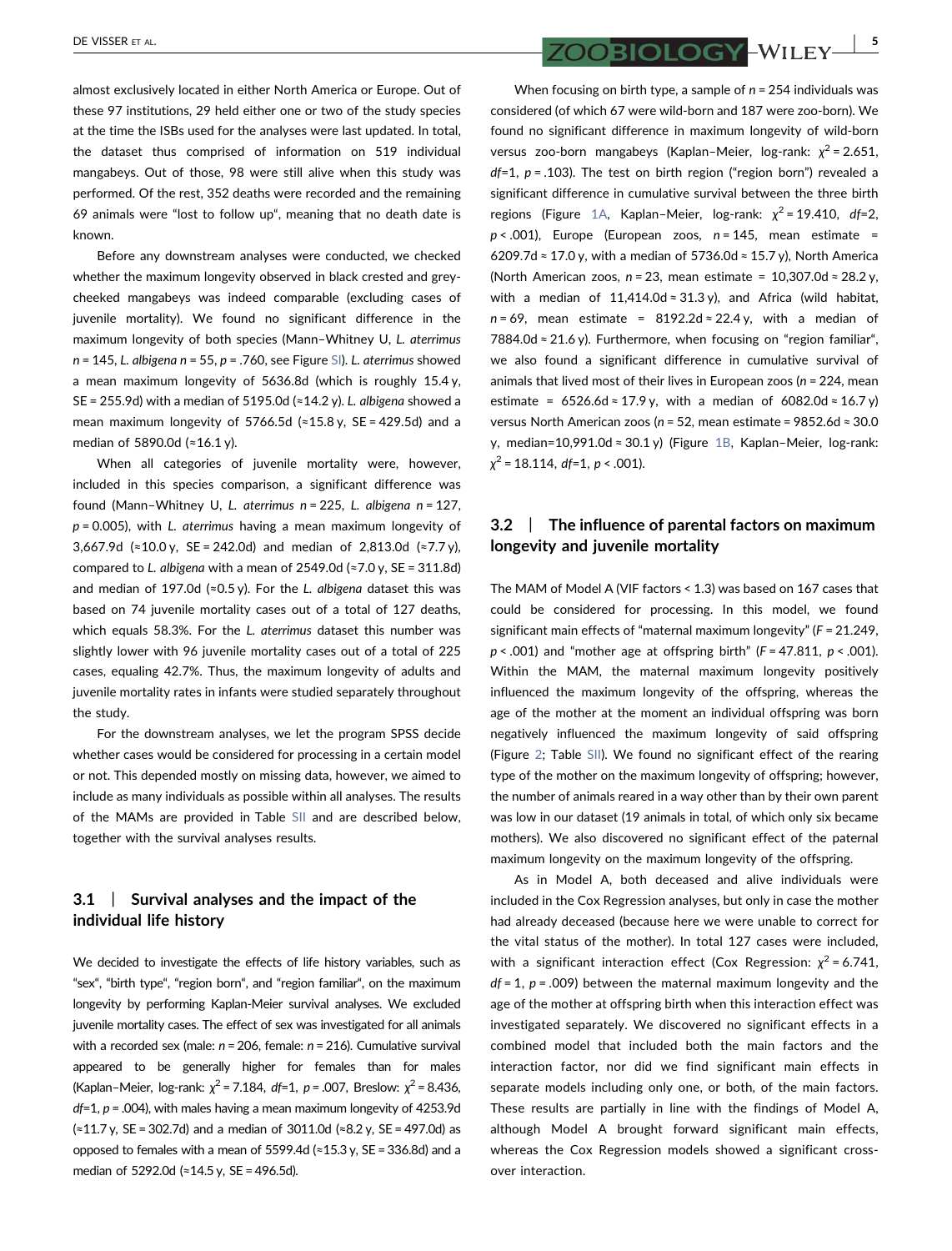<span id="page-5-0"></span>

FIGURE 1 The cumulative survival depicted as calculated in the survival analyses, looking at birth region (a) and "familiar" region (b). In both graphs, juvenile mortality cases were excluded, which is why it seems as if the cumulative survival is equal to "one" in the initial stages of life (which is not the case in reality). In (b), only the animals that lived most of their lives in either European or North American zoos were included. In both graphs, the difference between European and North American zoos is apparent.

Of the entire population, 170 individuals died as juveniles under the age of three years (81 were male, 60 were female, and the remaining individuals were unsexed). There is no significant difference in juvenile deaths between the two sexes ( $\chi^2$  = 3.145, p = .077). In total, 68 individuals died immediately the first day, 74 individuals died after day one, but still in their first year, and 28 individuals died after the first year, but before the age of three.

When focusing on juvenile mortality in Model B (VIF factors ≤ 2.5), a MAM was generated in which a total of 121 cases were considered for processing. We discovered that juveniles died sooner as:  $(1)$  the maternal maximum longevity decreased  $(F = 2.925,$  $p = .090$ ; (2) the age of the mother at offspring birth increased  $(F = 5.317, p = .023)$ ; and (3) when the mother had produced fewer offspring before ( $F = 5.745$ ,  $p = .018$ ; Table SII). Also here we found no significant effect of the paternal maximum longevity.

## 4 | DISCUSSION

The aim of this study was to explore maximum longevity and juvenile mortality rates in zoo-housed grey-cheeked and black crested mangabeys. It can be difficult to work with rather small sample sizes from uncontrolled environments, especially when applying multivariate statistics (Tabachnick et al., [2007](#page-10-16)). Although such challenges are common in zoo research (Kuhar, [2006](#page-9-20)), we were able to discover interesting patterns regarding the impact of life history and parental factors on the maximum longevity and juvenile mortality rates in captive Lophocebus mangabeys.

# 4.1 | Continental differences in maximum longevity

The outcome of the survival analyses shed a light on both life history and biological factors that predicted maximum longevity the most in our dataset. It should be again noted that birth dates of wild‐born individuals are generally rough estimates, while the birth dates of zoo‐born individuals are more accurate. However, considering the "preferred young age" of wild‐caught founders in the past, we assume that birth estimates of the historic population must be reasonable, and thus our findings plausible. We found no overall distinction between the maximum longevity for "birth type": it seemed that both zoo-born and wild-born animals aged equally. This is something that has been observed in various species of zoo animal, such as in the naked mole rat (Novikov & Burda, [2013\)](#page-9-21) and several deer species (Müller et al., [2010](#page-9-22)), likely because the benefits and disadvantages to being either in a wild or captive environment can balance each other out.

When no such balance exists, the maximum longevity between wild and captive animals will differ. It is for example known that some animals can thrive in zoo environments because of the lack of predation or parasitic pressures, as is the case for example in rodents and lemurs, respectively (Alexander et al., [2016](#page-8-12); Ichino et al., [2015](#page-9-23); Novikov & Burda, [2013\)](#page-9-21). More examples of zoothriving primate species include the rhesus macaque and gelada baboon (Tidière et al., [2016](#page-10-17)). On the other hand, it is known for some zoo‐housed animals that their wild counterparts generally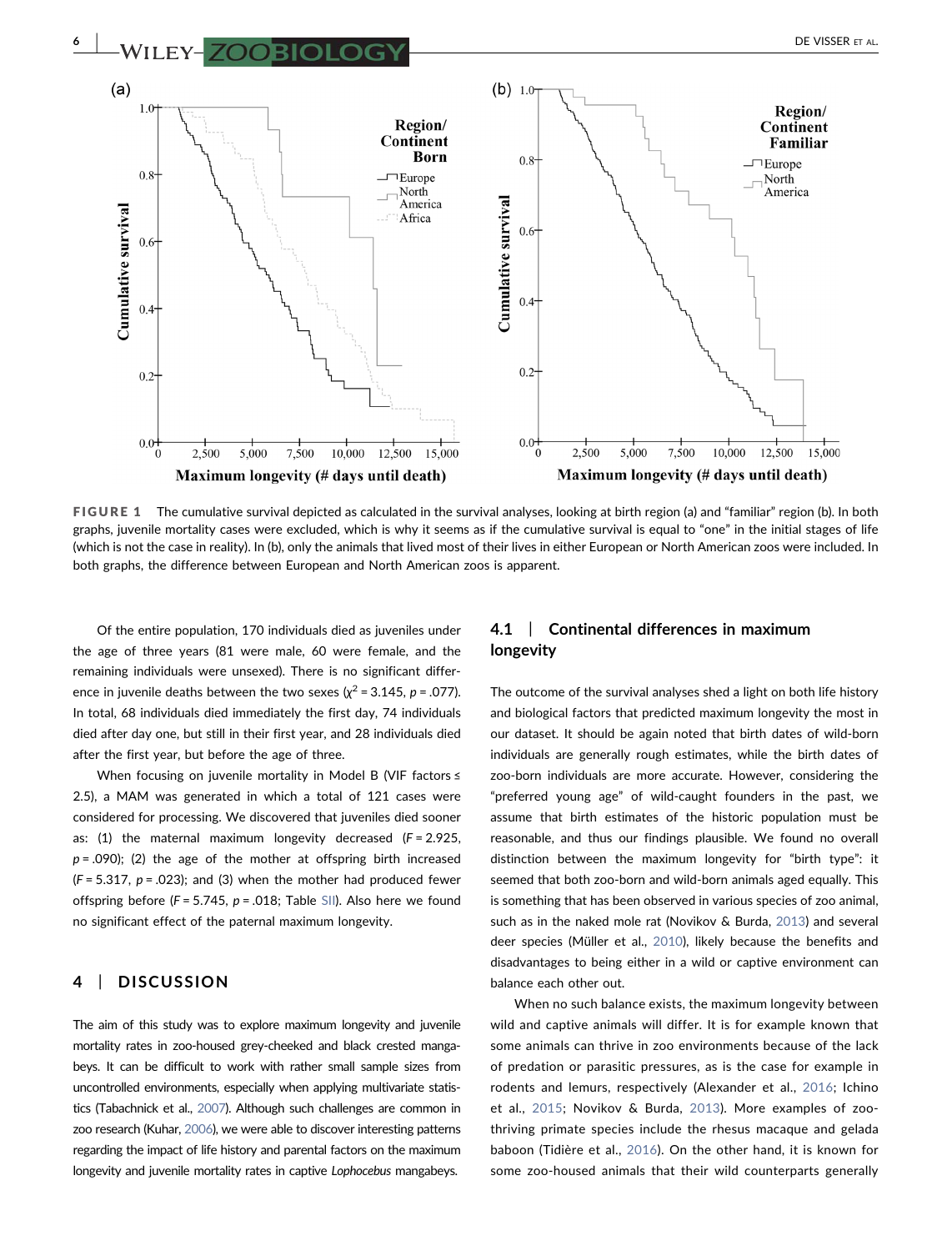<span id="page-6-0"></span>

FIGURE 2 Relationships between the maximum longevity and maternal parameters. On the y-axes, the maternal parameters are shown so that the significant effects of the maternal maximum longevity and the age of the mother at offspring birth as discovered in Model A become visualized. Note that maximum longevity, the dependent variable, is here depicted on the x‐axis and all ages are included. As the maximum longevity of the mother increases, so does the maximum longevity of the individual itself. As the age of the mother at the moment of offspring birth increases, the maximum longevity of the individual tends to decrease. The trend lines with 95% confidence intervals are given.

live longer, as is true in elephants (Veasey, [2006;](#page-10-18) Wiese & Willis, [2004\)](#page-10-19), as well as in some primates like chimpanzees, blue monkeys, and capuchins (Tidière et al., [2016](#page-10-17)).

Our results suggested that there are regional differences in aging. The adult mangabeys from North American zoos showed an overall higher cumulative survival than those from European zoos. This is most likely the result of environmental conditions that somehow differ between these two zoo environments and that directly, or indirectly, influence maximum longevity. Although literature on the maximum longevity between zoos from different continents is scarce, some studies do show that there can indeed be a difference. For example, in elephant populations, an opposite pattern was discovered with adult elephants in North American zoos living slightly shorter than elephants in European zoos (Wiese & Willis, [2004](#page-10-19)). Also, several studies exist for a variety of species that show substantial differences in housing and husbandry practices that likely impact animal welfare and longevity when comparing zoos in different, but also within the same, continents (Rose & Roffe, [2013](#page-10-20); Rowden & Rose, [2016](#page-10-21); Tanaka & Ogura, [2018](#page-10-22)). Of course, another reasonable explanation may be a difference in the genetic health of both populations due to, for instance, potential founder effects (Frankham et al., [2004](#page-9-0)).

# 4.2 | Sex, as well as maternal traits, can predict longevity

The females live on average longer than males according to the outcome of the survival analyses. This is not uncommon in primates (Bronikowski et al., [2011;](#page-8-13) Gambini et al., [2005\)](#page-9-24). Although we discovered no effect of the rearing type of the mother on the maximum longevity of offspring, it is known from studies in several mammal species that being hand‐reared, for instance, generally does not have a positive effect on the short and long‐term health of the animal in question (Hampson & Schwitzer, [2016;](#page-9-25) Maki et al., [1993;](#page-9-26) Porton & Niebruegge, [2006;](#page-10-23) Ryan et al., [2002\)](#page-10-24). However, most of the studies performed on the effects of hand‐rearing versus parent‐ rearing show negative impacts on reproduction and disturbed (social) behavior of the animals later in life, but not necessarily on the longterm survival itself. They do show that, generally, juvenile mortality rates are higher with hand‐rearing, something we were unable to investigate through Model B because of the low number of cases that described this scenario.

For both Model A and Model B, a mild correlation between the maternal variables may have influenced the outcome of the models. Still, the VIF factors were acceptably low (≤2.5), meaning that the outcome of these models is not to be neglected. It is not surprising that maternal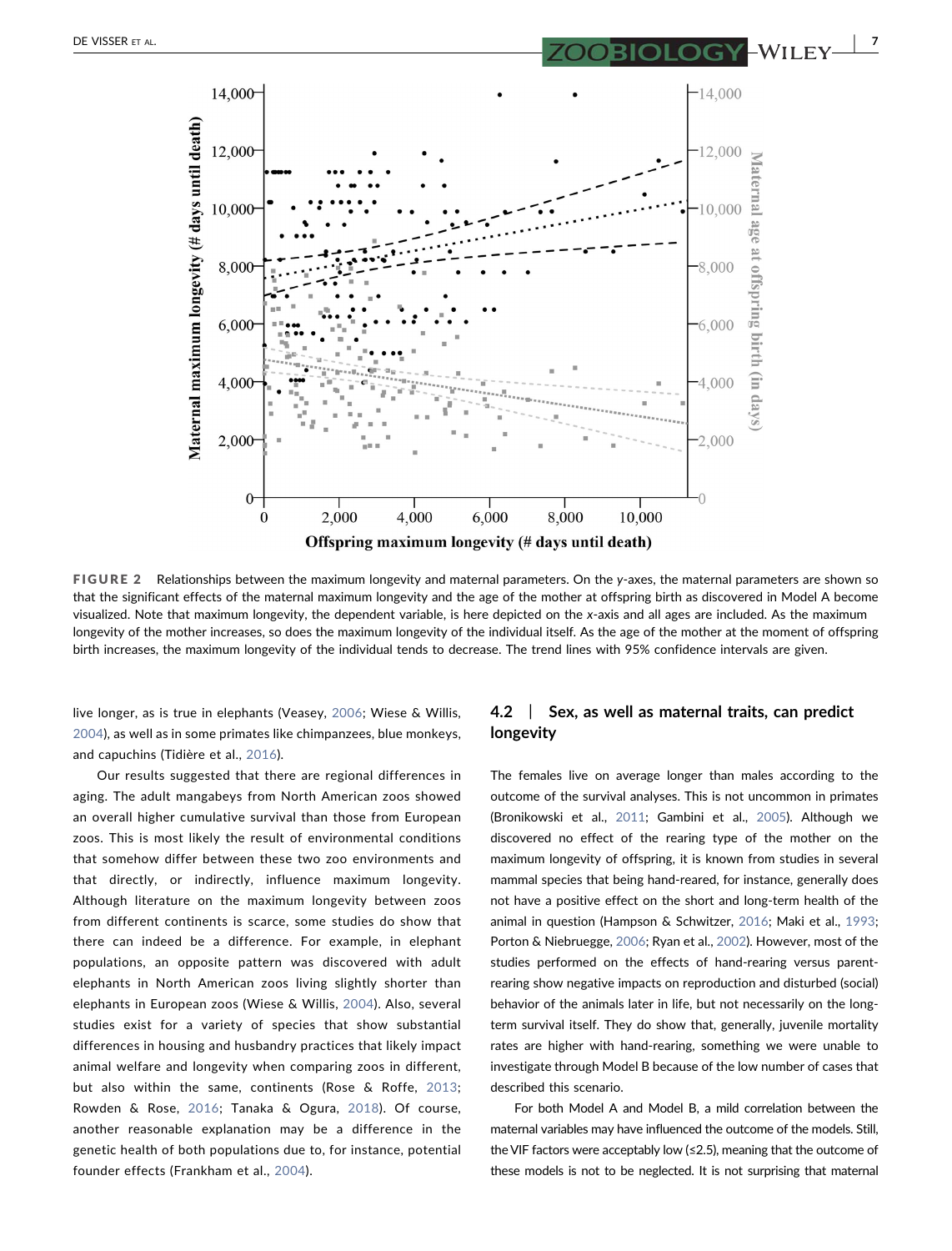**8** WILEY-**700BIOLOGY** DE VISSER ET AL.

factors significantly influenced offspring lifespans. The positive effect of the maximum longevity of the mother on an offspring's own maximum longevity is also found in humans (Kemkes‐Grottenthaler, [2004](#page-9-27)) and evidence shows that there is a heritable component to longevity and individual fitness in mammals (Logan et al., [2016](#page-9-28)). The most recent estimates of research on humans suggest that "lifespan heritability" has been overestimated in the past due to assortative mating. However, in those recent estimations, a low heritability value nonetheless remained when correcting for the effect of assortative mating (Logan et al., [2016\)](#page-9-28). It also has been described for a variety of mammalian zoo populations that the heritability of aging ranged between 0.17 and 0.53 (Ricklefs & Cadena, [2008\)](#page-10-25). Thus, genetics could play at least a moderate role in our mangabey case, but it would require genetic studies to find out.

We did not discover any effect of the parity of the mother on maximum longevity of offspring in our adult‐focused Model A; however, we did discover an effect of maternal parity in the infant‐focused Model B. Conventionally, it is also believed that, in primates, more experienced, older mothers will raise more viable and successful offspring as opposed to less experienced, younger mothers, although it is not true in all primates (Pusey, [2012\)](#page-10-26). Evidence is actually showing that offspring of primiparous mothers do not necessarily experience greater juvenile mortality (Nuñez et al., [2016\)](#page-9-29). While it has been shown in wild populations of grey‐cheeked mangabeys that multiparous mothers had a higher breeding success (Arlet et al., [2014](#page-8-14)), and while our results suggested that deceased juveniles indeed had died sooner when the mother had had less offspring before, Model B focused only on mangabeys that died young anyway. Additionally, we found counterintuitive age‐related effects in both Model A and Model B.

Mothers that were older when giving birth seemed to reproduce viable offspring, even though the maximum longevity of the mother positively correlated with an individual's own maximum longevity and even though it can be assumed that, in general, older mothers must have had more offspring before in life, compared to younger mothers. Thus, an alternative scenario may apply in which an optimal breeding age range exists, which is the most likely considering the significant cross‐over effect we also discovered. Experience plays an embedded role and is not mutually exclusive.

An optimal age range has also been described in for instance ruffed lemurs (Tidière et al., [2018](#page-10-27)). It is caused by a natural reduction in reproductive capacity as individuals age, something that is called "reproductive senescence", and it is known to influence the neonatal health and the survival of offspring negatively (Ahsan, [2014](#page-8-15); Ericsson et al., [2001](#page-9-30); Sharp & Clutton‐Brock, [2010](#page-10-28); Vaughan et al., [2014](#page-10-29)). Additional mechanisms may be involved. In humans, for instance, older maternal age at offspring birth has been shown to have a significant negative effect on the maximum longevity of children in human families (Gavrilov & Gavrilova, [2015;](#page-9-31) Kemkes‐Grottenthaler, [2004](#page-9-27)), which is explained by the earlier maternal "mental loss" among children of older mothers (Myrskylä & Fenelon, [2012](#page-9-32)).

In our data, the few exceptions of cases where mothers gave birth at relatively old ages to viable offspring that became old themselves, may better be explained either by the heritable component that is associated with longevity. Still, the random effect of the mother's identity should have allowed the models to distinguish between the successes of relatively old versus relatively young mothers and also their parity. The potential influence of the emotional bond with the mother may complicate the matter, as well as explain why we only found maternal, not paternal, age-related effects in both the adult‐ and infant‐focused models.

# 4.3 | Recommendations for future research

In this study, we made use of the most recently validated ISBs of similar validation moments (spring 2017). We are aware that this means we are missing four to five years of data gathered under modern husbandry practices, which likely differ from those of the more distant past. Many zoos that currently hold either one or both study species have been connected to EAZA or AZA for years now. These associations and their member institutions have all adopted similar policies and procedures that are in accordance with guidelines by the World Association of Zoos and Aquariums, also: the "umbrella" organization (Dick & Gusset, [2010;](#page-9-33) Whitham & Wielebnowski, [2013\)](#page-10-1).

The animals included in our study were being managed by both non‐ accredited and accredited institutions. It is to be expected that differences in the environment, including differences in housing and husbandry practices and even in the methods used to record data, existed between institutions at any instance of time. In addition, it is likely that this changed within any given institution over time. This is why we made no distinction between accredited and nonaccredited zoos and why we made no distinction between different timeframes. It would be interesting to research potential differences in longevity and infant mortality between accredited versus non‐accredited zoos in follow‐up studies, for instance by zooming in on a more modern time span.

In our study, we did not focus on the direct effect of environmental variables on maximum longevity. For primates living in zoos, there are many examples of environmental factors that have been proven to influence animal welfare and overall health (Davey, [2007;](#page-8-16) Honess & Marin, [2006](#page-9-34); Hosey, [2017;](#page-9-35) Mason, [2010](#page-9-36), [2015](#page-9-37); McKenzie et al., [1986;](#page-9-38) Wells, [2005;](#page-10-30) Zayan, [1991\)](#page-10-31). Since we discovered continental differences in maximum longevity, it would be interesting to look deeper into the effect of environmental variables on the demography of zoo-housed mangabeys, for instance by focusing on differing climatic conditions and caretaking methods. In addition, analyzing the DNA of zoo‐housed individuals by using molecular techniques could also provide more insights into the genetic background and health of the populations. This may help explain any existing regional differences in average lifespans and it may be of use in the context of breeding programs (Frankham et al., [2004\)](#page-9-0).

# 5 | CONCLUSIONS

To our knowledge, this is the first large‐scale study to explore the population biology and demography of zoo‐housed black crested and grey-cheeked (Lophocebus) mangabeys. Our study shows that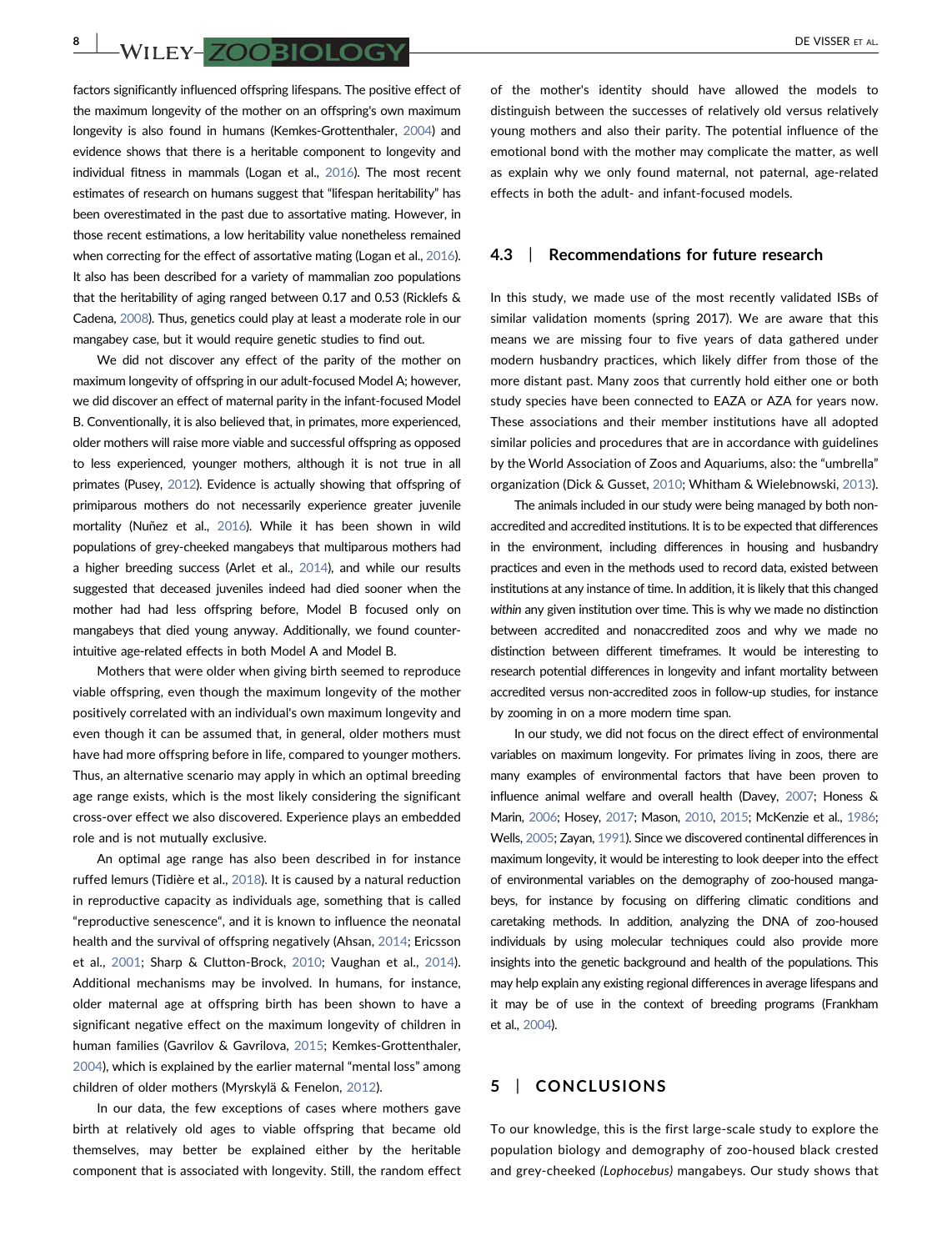the females live on average longer than males, which is common in primates. Also, we show that the maximum longevity of the mother may serve as a proxy for the individual maximum longevity, likely due to a heritable component. Our results furthermore suggest that the maternal age at offspring birth negatively influences the survival of the offspring, which contradicts most literature on primate reproduction, and thus we believe that there must be an optimal breeding age for mothers. Lastly, we showed that, with juvenile mortality cases, infants died sooner when the parity of the mother was lower, but we found no effect of parity on maximum longevity in adults.

Both our models and survival analyses suggested that adult mangabeys housed in North American zoos live slightly longer than animals housed in European zoos. The causality of variation discovered in our study is impossible to infer from studbook data alone. Thus, more research is required. Still, the existence of potential regional differences highlighted by this overall study could improve upon existing intercontinental cooperation within the zoo community.

Our findings contribute to the general knowledge of (zoo‐ housed) Lophocebus mangabeys, bring forth new research questions worthy of further study, and provide new insights for monitoring the health and management of the populations of these and potentially other, primate species.

#### DATA AVAILABILITY STATEMENT

The data that support the findings of this study are available from the corresponding author upon reasonable request.

#### ACKNOWLEDGMENTS

The authors would like to thank the EAZA Old World Monkey Taxon Advisory Group and the AZA Old World Monkey Taxon Advisory Group for supporting this study.

#### CONFLICTS OF INTEREST

The authors declare no conflicts of interest.

#### ETHICS STATEMENT

This study was approved by GaiaZOO, as well as the EAZA Old World Monkey Taxon Advisory Group and the AZA Old World Monkey Taxon Advisory Group. We complied with the codes of ethics of the zoo(s) and associations involved. No animal experiments were performed to obtain any of the data; those were readily available.

#### ORCID

Manon de Visser  $\blacksquare$  <https://orcid.org/0000-0003-3681-6151> Mirte Bosse **b** <https://orcid.org/0000-0003-2433-2483> Richard Crooijmans <https://orcid.org/0000-0001-8108-9972>

#### REFERENCES

<span id="page-8-9"></span>Abelló, M. T., Meulen, T. ter, & Prins, E. F. (2018). EAZA mangabey best practice guidelines. Parc Zoològic de Barcelona and GaiaZOO.

DE VISSER ET AL. | 9

- <span id="page-8-15"></span>Ahsan, M. (2014). Genetic and Maternal Effects on Neonatal Survival in the Western Lowland Gorilla (Doctoral dissertation). University of Missouri, Columbia.
- <span id="page-8-12"></span>Alexander, A. B., Poirotte, C., Porton, I. J., Freeman, K. L. M., Rasambainarivo, F., Olson, K. G., Iambana, B., & Deem, S. L. (2016). Gastrointestinal parasites of captive and free‐living lemurs and domestic carnivores in eastern Madagascar. Journal of Zoo and Wildlife Medicine, 47, 141–149. [https://doi.org/10.1638/2015](https://doi.org/10.1638/2015-0111.1)‐0111.1
- <span id="page-8-11"></span>Alin, A. (2010). Multicollinearity. Wiley Interdisciplinary Reviews: Computational Statistics, 2, 370–374. [https://doi.org/10.1002/](https://doi.org/10.1002/wics.84) [wics.84](https://doi.org/10.1002/wics.84)
- <span id="page-8-14"></span>Arlet, E., Isbell, L. A., Molleman, F., & Kaasik, A. (2014). Maternal investment and infant survival in gray-cheeked mangabeys (Lophocebus albigena). International Journal of Primatology, 35, 476–490. [https://doi.org/10.1007/s10764](https://doi.org/10.1007/s10764-014-9754-8)‐014‐9754‐8
- <span id="page-8-4"></span>Babweteera, F., & Brown, N. (2010). Spatial patterns of tree recruitment in East African tropical forests that have lost their vertebrate seed dispersers. Journal of Tropical Ecology, 26, 193–203. doi:[https://doi.](https://doi.org/10.1017/S026646740999054X) [org/10.1017/S026646740999054X](https://doi.org/10.1017/S026646740999054X)
- <span id="page-8-5"></span>Beaune, D., Bretagnolle, F., Bollache, L., Hohmann, G., Surbeck, M., & Fruth, B. (2013). Seed dispersal strategies and the threat of defaunation in a Congo forest. Biodiversity and Conservation, 22, 225–238. [https://doi.org/10.1007/s10531](https://doi.org/10.1007/s10531-012-0416-x)‐012‐0416‐x
- <span id="page-8-10"></span>Bolker, B. M., Brooks, M. E., Clark, C. J., Geange, S. W., Poulsen, J. R., Stevens, M. H. H., & White, J. S. S. (2009). Generalized linear mixed models: A practical guide for ecology and evolution. Trends in Ecology and Evolution, 24, 127–135. [https://doi.org/10.1016/j.tree.](https://doi.org/10.1016/j.tree.2008.10.008) [2008.10.008](https://doi.org/10.1016/j.tree.2008.10.008)
- <span id="page-8-0"></span>Braverman, I. (2014). Conservation without nature: The trouble with in situ versus ex situ conservation. Geoforum, 51, 47–57. [https://doi.org/](https://doi.org/10.1016/j.geoforum.2013.09.018) [10.1016/j.geoforum.2013.09.018](https://doi.org/10.1016/j.geoforum.2013.09.018)
- <span id="page-8-13"></span>Bronikowski, A. M., Altmann, J., Brockman, D. K., Cords, M., Fedigan, L. M., Pusey, A., Stoinski, T., Morris, W. F., Strier, K. B., & Alberts, S. C. (2011). Aging in the natural world: comparative data reveal similar mortality patterns across primates. Science, 331, 1325–1328. <https://doi.org/10.1126/science.1201571>
- <span id="page-8-7"></span>Broom, D. M. (1991). Animal welfare: concepts and measurement. Journal of Animal Science, 69, 4167–4175. [https://doi.org/10.2527/1991.](https://doi.org/10.2527/1991.69104167x) [69104167x](https://doi.org/10.2527/1991.69104167x)
- <span id="page-8-3"></span>Burrell, A. S., Jolly, C. J., Tosi, A. J., & Disotell, T. R. (2009). Mitochondrial evidence for the hybrid origin of the kipunji, Rungwecebus kipunji (Primates: Papionini). Molecular Phylogenetics and Evolution, 51, 340–348. <https://doi.org/10.1016/j.ympev.2009.02.004>
- <span id="page-8-6"></span>Chan, A. A. Y. H. (2012). Anthropomorphism as a conservation tool. Biodiversity and Conservation, 21, 1889–1892. [https://doi.org/10.](https://doi.org/10.1007/s10531-012-0274-6) [1007/s10531](https://doi.org/10.1007/s10531-012-0274-6)‐012‐0274‐6
- <span id="page-8-1"></span>Conde, D. A., Colchero, F., Gusset, M., Pearce‐Kelly, P., Byers, O., Flesness, N., Browne, R. K., & Jones, O. R. (2013). Zoos through the Lens of the IUCN Red List: A global metapopulation approach to support conservation breeding programs. PLoS One, 8, e80311. <https://doi.org/10.1371/journal.pone.0080311>
- <span id="page-8-2"></span>Conde, D. A., Staerk, J., Colchero, F., da Silva, R., Schöley, J., Baden, H. M., Jouvet, L., Fa, J. E., Syed, H., Jongejans, E., Meiri, S., Gaillard, J. M., Chamberlain, S., Wilcken, J., Jones, O. R., Dahlgren, J. P., Steiner, U. K., Bland, L. M., Gomez‐Mestre, I., … Vaupel, J. W. (2019). Data gaps and opportunities for comparative and conservation biology. Proceedings of the National Academy of Sciences of the United States of America, 116, 9658–9664. [https://](https://doi.org/10.1073/pnas.1816367116) [doi.org/10.1073/pnas.1816367116](https://doi.org/10.1073/pnas.1816367116)
- <span id="page-8-16"></span>Davey, G. (2007). Visitors' effects on the welfare of animals in the zoo: A review. Journal of Applied Animal Welfare Science, 10, 169–183. <https://doi.org/10.1080/10888700701313595>
- <span id="page-8-8"></span>Debyser, I. W. J. (1995). Prosimian juvenile mortality in zoos and primate centers. International Journal of Primatology, 16, 889–907. [https://](https://doi.org/10.1007/BF02696109) [doi.org/10.1007/BF02696109](https://doi.org/10.1007/BF02696109)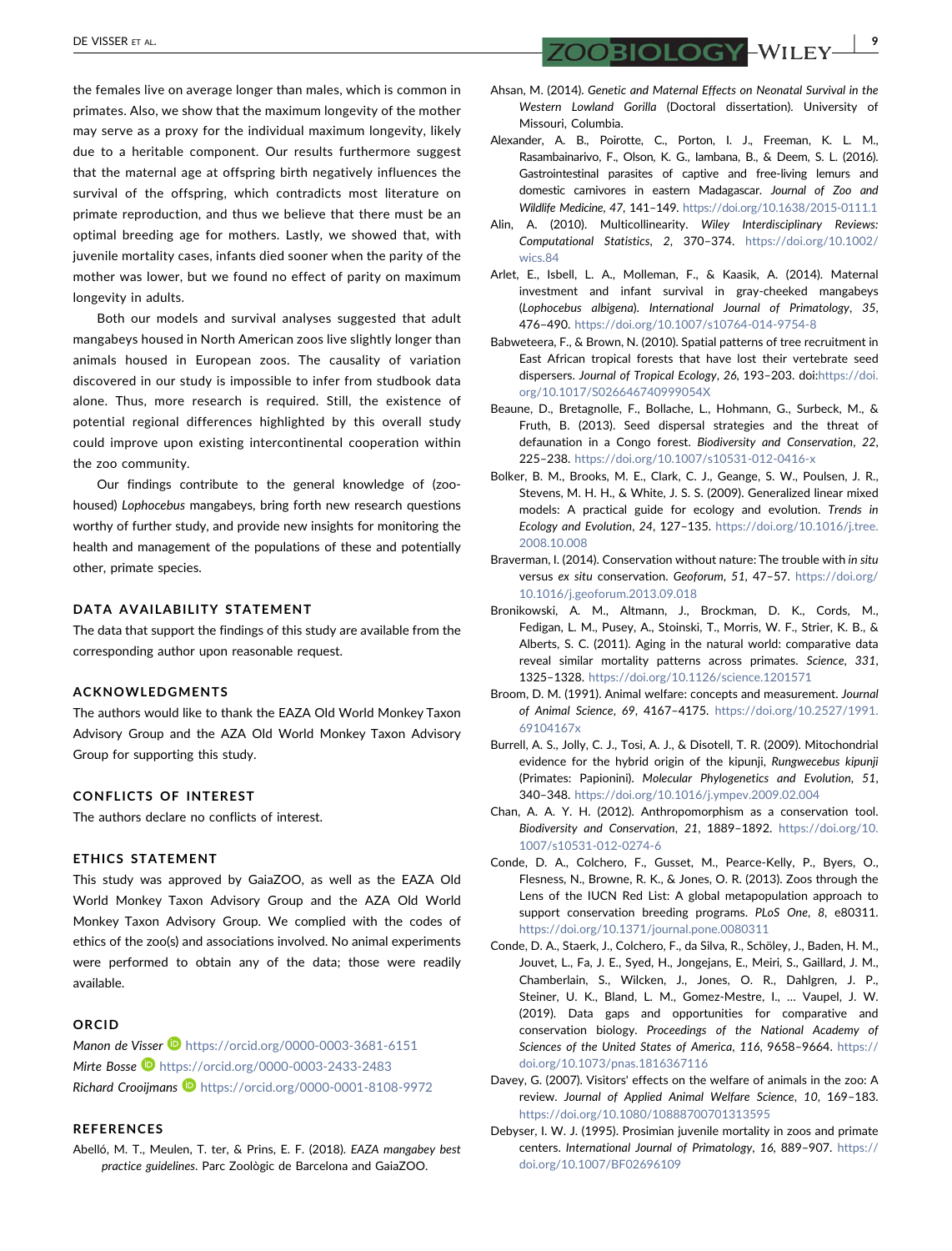$\blacksquare$   $\blacksquare$   $\blacksquare$   $\blacksquare$   $\blacksquare$   $\blacksquare$   $\blacksquare$   $\blacksquare$   $\blacksquare$   $\blacksquare$   $\blacksquare$   $\blacksquare$   $\blacksquare$   $\blacksquare$   $\blacksquare$   $\blacksquare$   $\blacksquare$   $\blacksquare$   $\blacksquare$   $\blacksquare$   $\blacksquare$   $\blacksquare$   $\blacksquare$   $\blacksquare$   $\blacksquare$   $\blacksquare$   $\blacksquare$   $\blacksquare$   $\blacksquare$   $\blacksquare$   $\blacksquare$ 

- <span id="page-9-33"></span>Dick, G., & Gusset, M. (2010). Building a future for wildlife: zoos and aquariums committed to biodiversity conservation. WAZA Executive **Office**
- <span id="page-9-13"></span>EAZA. (2021). Animal welfare. [https://www.eaza.net/about](https://www.eaza.net/about-us/areas-of-activity/animal-welfare/)‐us/areas‐of‐ [activity/animal](https://www.eaza.net/about-us/areas-of-activity/animal-welfare/)‐welfare/
- <span id="page-9-18"></span>Eisenlohr, P. V. (2014). Persisting challenges in multiple models: a note on commonly unnoticed issues regarding collinearity and spatial structure of ecological data. Brazilian Journal of Botany, 37, 365–371. [https://doi.org/10.1007/s40415](https://doi.org/10.1007/s40415-014-0064-3)‐014‐0064‐3
- <span id="page-9-30"></span>Ericsson, G., Wallin, K., Ball, J. P., & Broberg, M. (2001). Age‐related reproductive effort and senescence in free-ranging moose, Alces alces. Ecology, 82, 1613–1620. <https://doi.org/10.2307/2679804>
- <span id="page-9-0"></span>Frankham, R., Ballou, J. D., & Briscoe, D. A. (2004). A primer of conservation genetics (1st edition). Cambridge University Press
- <span id="page-9-24"></span>Gambini, J., Sastre, J., Pallardo, F. V., Vin, J., & Borra, C. (2005). Why females live longer than males? Importance of the upregulation of longevity‐associated genes by oestrogenic compounds. Federation of European Biochemical Societies Letters, 579, 2541–2545. [https://doi.](https://doi.org/10.1016/j.febslet.2005.03.090) [org/10.1016/j.febslet.2005.03.090](https://doi.org/10.1016/j.febslet.2005.03.090)
- <span id="page-9-5"></span>Gautier‐Hion, A., Colyn, M., & Gautier, J. P. (1999). Histoire naturelle des primates d'Afrique Centrale. Ecofac.
- <span id="page-9-8"></span>Gautier‐Hion, A., & Maisels, F. (1994). Mutualism between a leguminous tree and large African monkeys as pollinators. Behavioral Ecology and Sociobiology, 34, 203–210.
- <span id="page-9-31"></span>Gavrilov, L. A., & Gavrilova, N. S. (2015). New developments in the biodemography of aging and longevity. Gerontology, 61, 364–371. <https://doi.org/10.1159/000369011>
- <span id="page-9-25"></span>Hampson, M. C., & Schwitzer, C. S. (2016). Effects of hand-rearing on reproductive success in captive large cats Panthera tigris altaica, Uncia uncia, Acinonyx jubatus and Neofelis nebulosa. PLoS One, 11, 1–19. <https://doi.org/10.1371/journal.pone.0155992>
- <span id="page-9-34"></span>Honess, P. E., & Marin, C. M. (2006). Behavioural and physiological aspects of stress and aggression in nonhuman primates. Neuroscience and Biobehavioral Reviews, 30, 390–412. [https://doi.](https://doi.org/10.1016/j.neubiorev.2005.04.003) [org/10.1016/j.neubiorev.2005.04.003](https://doi.org/10.1016/j.neubiorev.2005.04.003)
- <span id="page-9-9"></span>Horn, A. D. (1987). The sociobiology of the black mangabey (Cercocebus aterrimus) near Lake Tumba, Zaire. American Journal of Primatology, 12, 165–180.
- <span id="page-9-35"></span>Hosey, G. (2017). Visitor effects. In A. Fuentes (Ed.), The international encyclopedia of primatology (pp. 1–5). John Wiley & Sons.
- <span id="page-9-17"></span>IBM Corp. (2013). IBM SPSS Statistics for Windows, Version 22.0.
- <span id="page-9-23"></span>Ichino, S., Soma, T., Miyamoto, N., Chatani, K., Sato, H., Koyama, N., & Takahata, Y. (2015). Lifespan and reproductive senescence in a free‐ ranging ring-tailed lemur (Lemur catta) population at Berenty, Madagascar. Folia Primatologica, 86, 134–139. [https://doi.org/10.](https://doi.org/10.1159/000368670) [1159/000368670](https://doi.org/10.1159/000368670)
- <span id="page-9-1"></span>Kagan, R., Carter, S., & Allard, S. (2015). A universal animal welfare framework for zoos. Journal of Applied Animal Welfare Science, 18, S1–S10. <https://doi.org/10.1080/10888705.2015.1075830>
- <span id="page-9-2"></span>Kawata, K. (2009). Zoo animal feeding: A natural history viewpoint. Zoologische Garten, 78, 17–42. [https://doi.org/10.1016/j.zoolgart.](https://doi.org/10.1016/j.zoolgart.2008.09.004) [2008.09.004](https://doi.org/10.1016/j.zoolgart.2008.09.004)
- <span id="page-9-27"></span>Kemkes‐Grottenthaler, A. (2004). Parental effects on offspring longevity ‐ Evidence from 17th to 19th century reproductive histories. Annals of Human Biology, 31, 139–158.
- <span id="page-9-14"></span>Kohler, I. V., Preston, S. H., & Lackey, L. B. (2006). Comparative mortality levels among selected species of captive animals. Demographic research, 61, 15–16. <https://doi.org/10.4054/demres.2006.15.14>
- <span id="page-9-20"></span>Kuhar, C. W. (2006). In the deep end: Pooling data and other statistical challenges of zoo and aquarium research. Zoo Biology, 25, 339–352. <https://doi.org/10.1002/zoo>
- <span id="page-9-16"></span>Lacy, R. C., Ballou, J. D., & Pollak, J. P. (2012). PMx: Software package for demographic and genetic analysis and management of pedigreed populations. Methods in Ecology and Evolution, 3, 433–437. [https://](https://doi.org/10.1111/j.2041-210X.2011.00148.x) [doi.org/10.1111/j.2041](https://doi.org/10.1111/j.2041-210X.2011.00148.x)‐210X.2011.00148.x
- <span id="page-9-4"></span>Leus, K., & Lacy, R. C. (2009). Genetic and demographic management of conservation breeding programs oriented towards reintroduction. In A. Vargas, C. Breitenmoser, & U. Breitenmoser (Eds.), Iberian Lynx Ex Situ conservation: An interdisciplinary approach (pp. 2–12). Fundación Biodiversidas.
- <span id="page-9-3"></span>Leus, K., & Lacy, R. C. (2011). Genetic and demographic population management in zoos and aquariums: recent developments, future challenges and opportunities for scientific research. International Zoo Yearbook, 45, 213–225. [https://doi.org/10.1111/j.1748](https://doi.org/10.1111/j.1748-1090.2011.00138.x)‐1090.2011. [00138.x](https://doi.org/10.1111/j.1748-1090.2011.00138.x)
- <span id="page-9-15"></span>Levallois, L., & De Marigny, S. D. (2015). Reproductive success of wild‐ caught and captive‐bred cynomolgus macaques at a breeding facility. Lab Animal, 44, 387–393. [https://doi.org/10.1038/](https://doi.org/10.1038/laban.733) [laban.733](https://doi.org/10.1038/laban.733)
- <span id="page-9-28"></span>Logan, C. J., Kruuk, L. E. B., Stanley, R., Thompson, A. M., & Clutton‐Brock, T. H. (2016). Endocranial volume is heritable and is associated with longevity and fitness in a wild mammal. Royal Society Open Science, 3, 1–11. <https://doi.org/10.1098/rsos.160622>
- <span id="page-9-7"></span>Maisels, F., Hart, J., & Laudisoit, A. (2020). Lophocebus aterrimus (amended version of 2019 assessment). The IUCN Red List of Treatened Species, 55, 1179–1186. [https://doi.org/10.2305/IUCN.UK.2020](https://doi.org/10.2305/IUCN.UK.2020-1.RLTS.T12310A166607638.en)‐1.RLTS. [T12310A166607638.en](https://doi.org/10.2305/IUCN.UK.2020-1.RLTS.T12310A166607638.en)
- <span id="page-9-11"></span>Maisels, F., Hart, J., Olupot, W., & Oates, J. F. (2020). Lophocebus albigena (amended version of 2019 assessment). The IUCN Red List of Threatened Species, 55, 1179–1186. [https://doi.org/10.2305/IUCN.](https://doi.org/10.2305/IUCN.UK.2020-1.RLTS.T12309A166607033.en) UK.2020‐[1.RLTS.T12309A166607033.en](https://doi.org/10.2305/IUCN.UK.2020-1.RLTS.T12309A166607033.en)
- <span id="page-9-26"></span>Maki, S., Fritz, J., & England, N. (1993). An assessment of early differential rearing conditions‐on later behavioral development in captive chimpanzees. Infant Behavior and Development, 16, 373–381.
- <span id="page-9-36"></span>Mason, G. J. (2010). Species differences in responses to captivity: Stress, welfare and the comparative method. Trends in Ecology and Evolution, 25, 713–721. <https://doi.org/10.1016/j.tree.2010.08.011>
- <span id="page-9-37"></span>Mason, G. J. (2015). Using species differences in health and well‐being to identify intrinsic risk and protective factors. WAZA Magazine, 16, 2–5.
- <span id="page-9-10"></span>McGraw, S. (1994). Census, habitat preference, and polyspecific associations of six monkeys in the Lomako Forest, Zaire. American Journal of Primatology, 34, 295–307.
- <span id="page-9-38"></span>McKenzie, S., Chamove, A. S., & Feistner, A. T. C. (1986). Floor‐coverings and hanging screens alter arboreal monkey behavior. Zoo Biology, 5, 339–348. <https://doi.org/10.1002/zoo.1430050404>
- <span id="page-9-12"></span>Meyers Jr, O. E., Saunders, C. D., & Bexell, S. M. (2009). Factors affecting free-choice learning for conservation concern and behavior. In J. H. Falk, J. E. Heimlich, & S. Foutz (Eds.), Free‐choice learning and the environment (pp. 39–56). AltaMira Press.
- <span id="page-9-22"></span>Müller, D. W. H., Gaillard, J. ‐M., Lackey, L. B., Hatt, J. ‐M., & Clauss, M. (2010). Comparing life expectancy of three deer species between captive and wild populations. European Journal of Wildlife Research, 56, 205–208.
- <span id="page-9-32"></span>Myrskylä, M., & Fenelon, A. (2012). Maternal age and offspring adult health: Evidence from the health and retirement study. Demography, 49, 1231–1257. [https://doi.org/10.1007/s13524](https://doi.org/10.1007/s13524-012-0132-x)‐012‐0132‐x
- <span id="page-9-21"></span>Novikov, E. A., & Burda, G. (2013). Ecological and evolutionary preconditions of extended longevity in subterranean rodents. Biology Bulletin Reviews, 3, 325–333.
- <span id="page-9-29"></span>Nuñez, C. L., Grote, M. N., Wechsler, M., Allen‐Blevins, C. R., & Hinde, K. (2016). Offspring of primiparous mothers do not experience greater mortality or poorer growth: Revisiting the conventional wisdom with archival records of rhesus macaques. American Journal of Primatology, 36, 1011–1014. [https://doi.org/10.1002/jmri.23741.](https://doi.org/10.1002/jmri.23741.Proton) [Proton](https://doi.org/10.1002/jmri.23741.Proton)
- <span id="page-9-19"></span>Olivia, B., & Ilie, P. (2013). A model to minimize multicollinearity effects. Annals of the University of Oradea, 22, 699–706.
- <span id="page-9-6"></span>Patel, B. A. (2005). Form and function of the oblique cord (chorda obliqua) in anthropoid primates. Primates, 46, 47–57. [https://doi.org/10.](https://doi.org/10.1007/s10329-004-0094-8) [1007/s10329](https://doi.org/10.1007/s10329-004-0094-8)‐004‐0094‐8